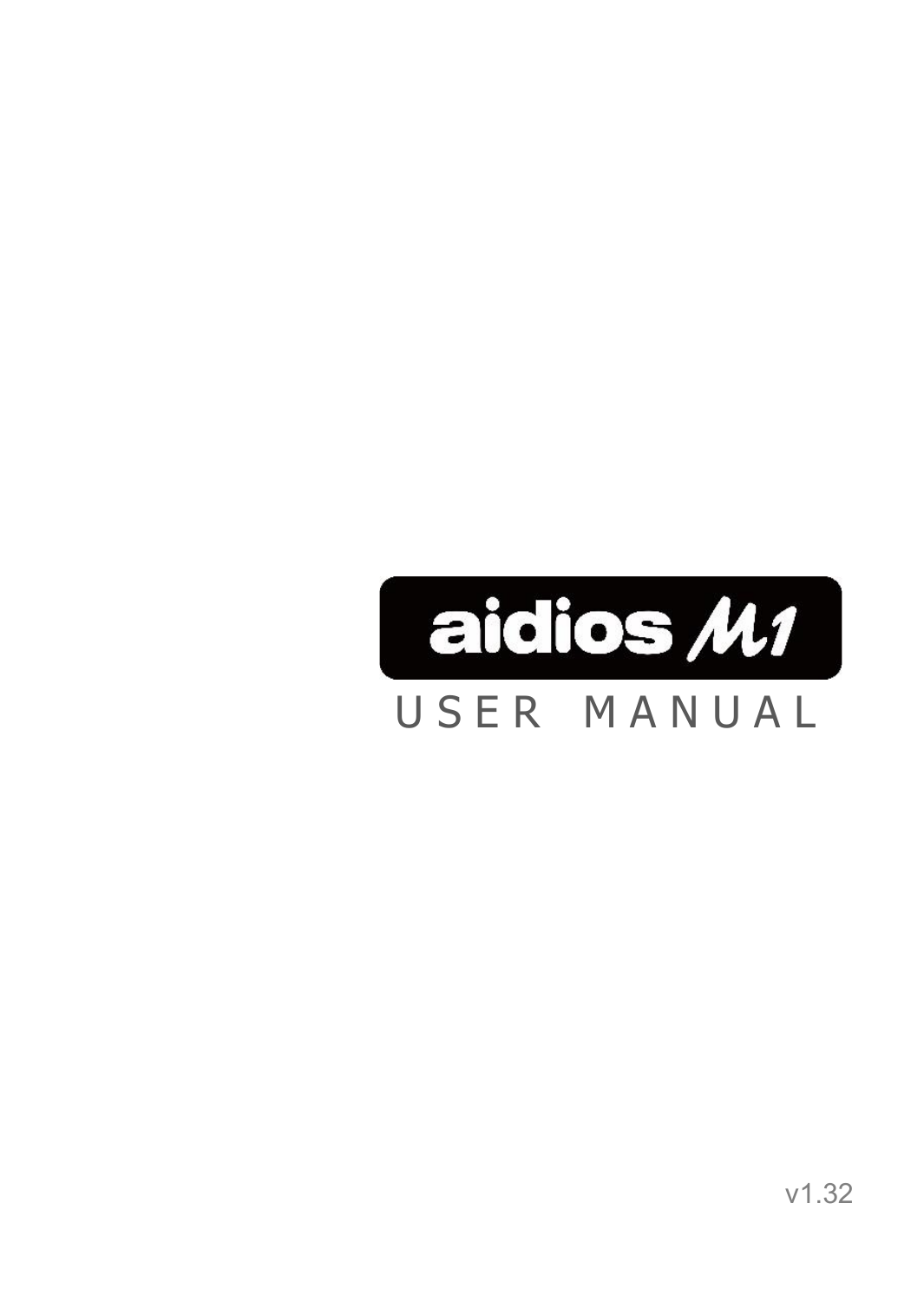# TABLE OF CONTENT

| 1.     |                                       |
|--------|---------------------------------------|
| 2.     | Overview                              |
| 2.1.   |                                       |
| 2.2.   |                                       |
| 2.3.   |                                       |
| 3.     | Getting started                       |
| 3.1.   |                                       |
| 3.2.   |                                       |
| 4.     | Operation - General mode              |
| 4.1.   |                                       |
| 4.2.   |                                       |
| 5.     | Operation - Menu mode                 |
| 5.1.   |                                       |
| 5.2.   |                                       |
| 5.2.1. |                                       |
| 5.2.2. |                                       |
| 5.3.   |                                       |
| 5.3.1. |                                       |
| 5.3.2. |                                       |
| 5.3.3. |                                       |
| 6.     | Troubleshooting and tips 14-16        |
| 7.     |                                       |
| 8.     |                                       |
| 9.     | Declaration of conformity / Others 19 |

 $\Box$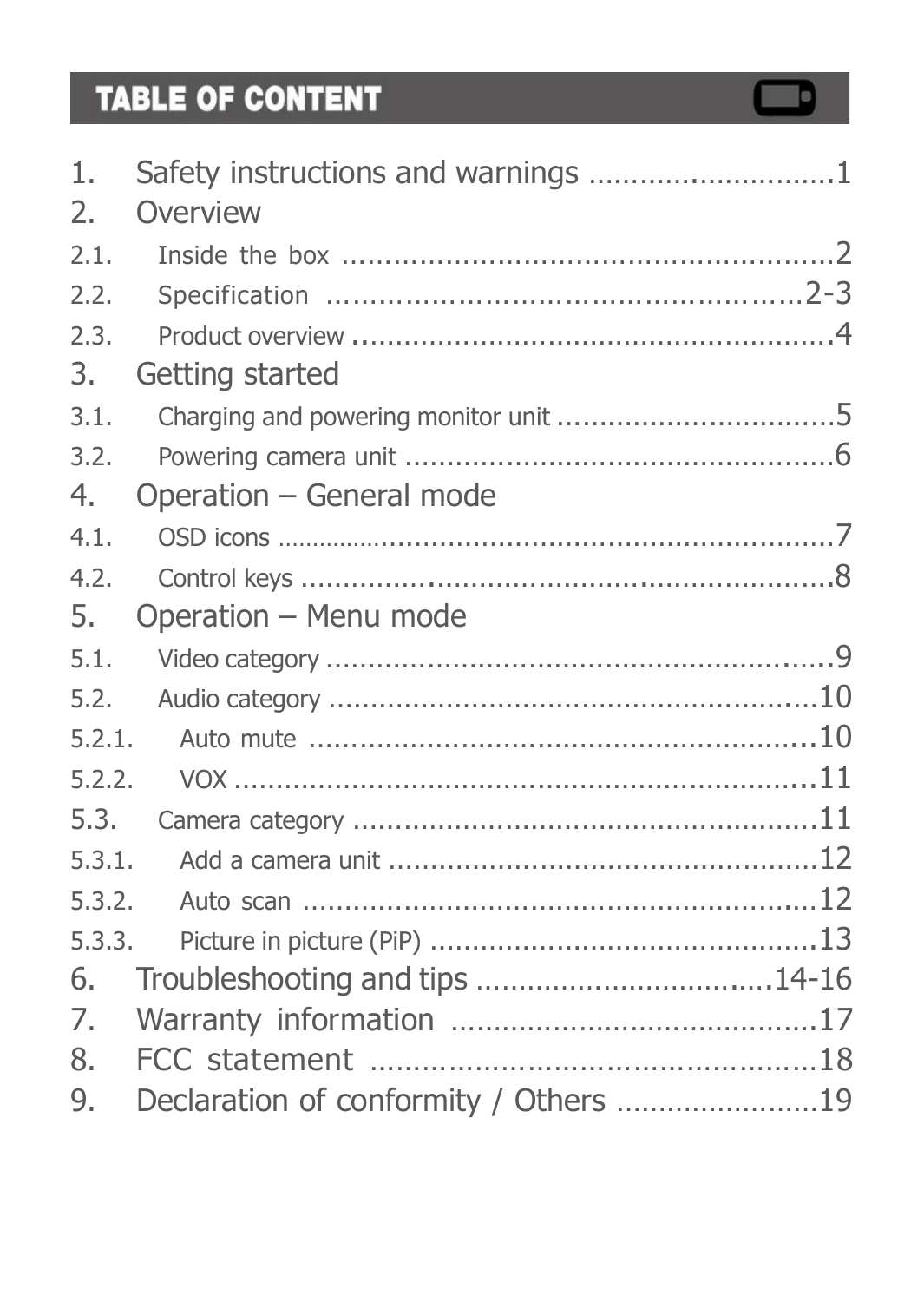Please read and follow all instructions and warnings in this user manual before using the product.

- Strangulation Hazard Keep the adapter cord out of the reach of children. Never place the camera or cord within 3 feet of a crib or playpen.
- **Choking Hazard** This product contains small parts which may cause choking. Not for children under 3 years.
- Risk of explosion if battery is replaced by an incorrect type. Dispose of used battery according to the instructions.
- Use ONLY the power adapters and battery supplied with this product. Using other 3rd parties power adapter or battery may cause fatal damage to the product.
- Protect the adapter cord. Route cord so that they are not walked on or pinched by items or against them.
- Keep all components away from water or heat source such as a sink, bath tub, laundry tub, fire place or stove.
- Provide proper ventilation for both monitor and camera unit. Do NOT cover them with any material, such as a blanket or cloth.
- Disconnect all A/C adapters before cleaning. Do NOT immense in water. Clean it only with a dry cloth.
- Do NOT attempt to open the devices or accessories. No user serviceable part inside. Risk of electrical shock, fire or death.
- This product is NOT a substitute for direct supervision of your baby. Check your baby's activities at regular intervals.
- This product is not a toy. Do NOT allow children to play with it.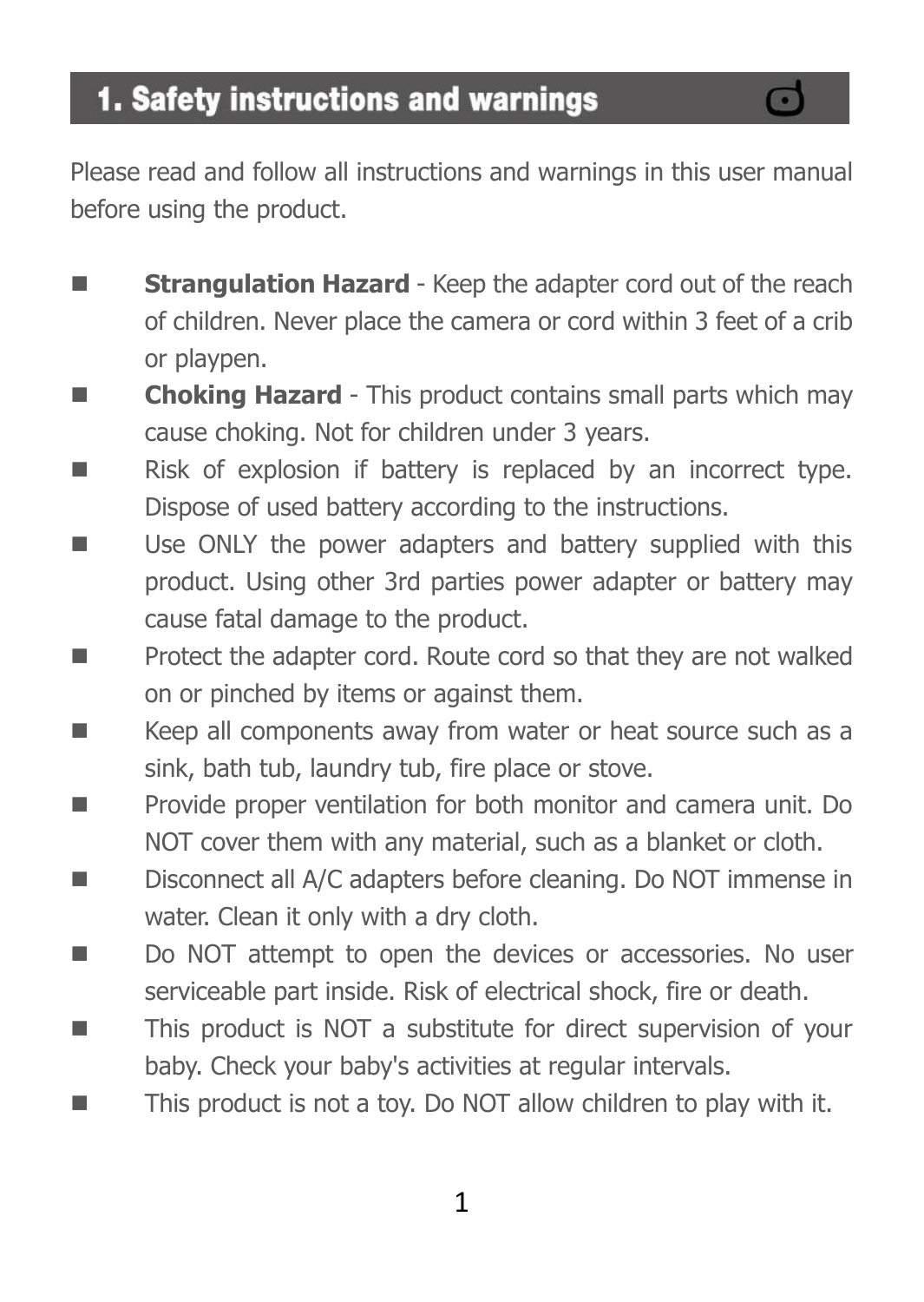## 2. Overview

### **2.1. Inside the box**

Thanks for purchasing aidios M1 wireless monitoring system. It contains below components :

Monitor unit x 1 Camera unit x 1 Rechargeable Lithium battery x 1 A/C adapters x 2 Wall mounting screw x 1 Adhesive rubber foot (for camera stand) x 4 User manual x 1

## **2.2. Specification**

| RF frequency            | $2400 - 2483.5$ MHz |
|-------------------------|---------------------|
| Type of modulation      | <b>GFSK</b>         |
| Type of spread spectrum | <b>FHSS</b>         |
|                         |                     |
| Data rate               | 4 Mbps              |
| Channel width           | 4 MH <sub>7</sub>   |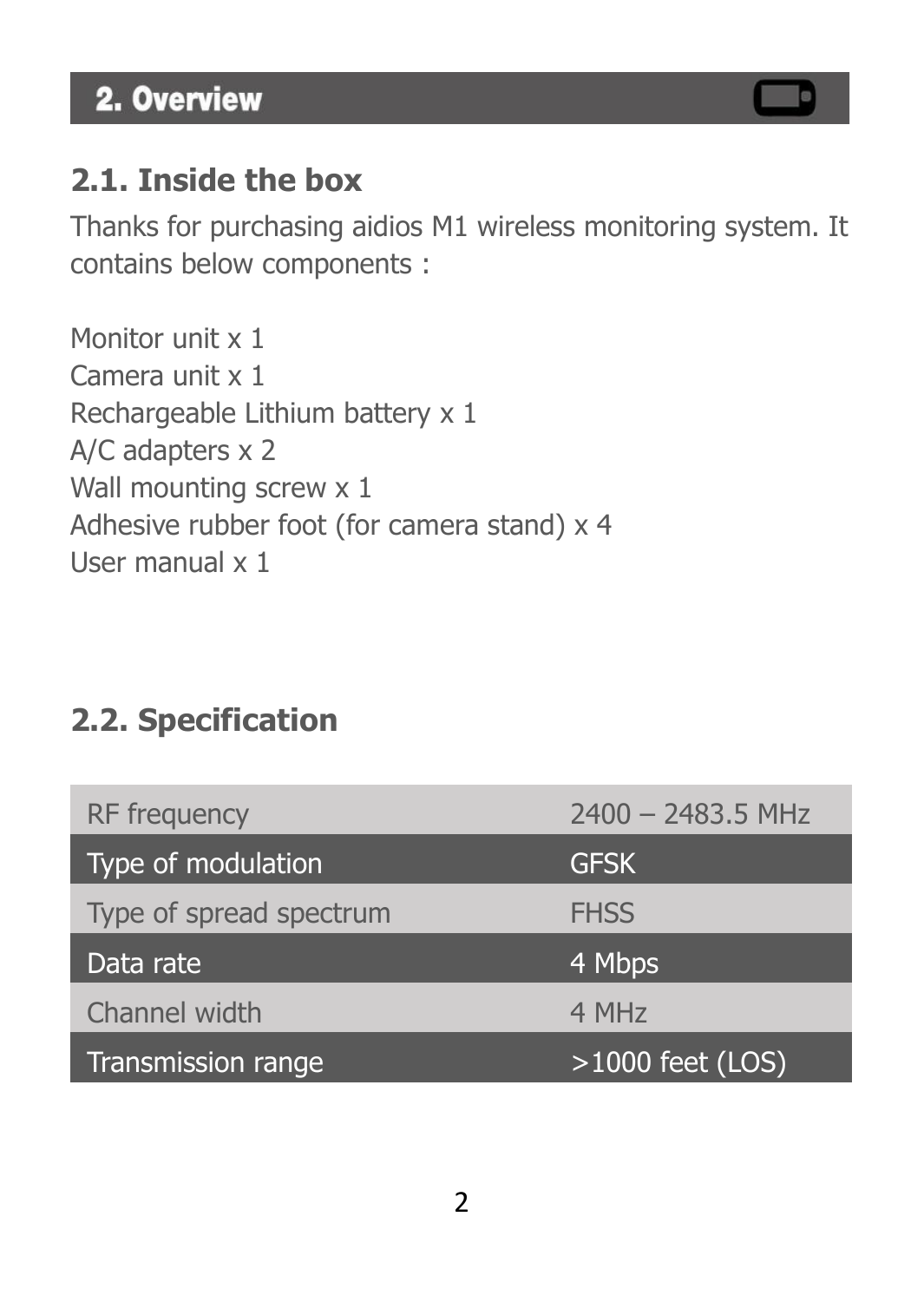# 2. Overview

## $\bf C$

#### **Monitor unit**

| <b>Display</b>     | 4.3" color TFT LCD, 480x272              |
|--------------------|------------------------------------------|
| Audio <sup>'</sup> | Built-in speaker and microphone          |
| <b>Battery</b>     | 1800mAh rechargeable Lithium-ion polymer |
| Duration (Normal)  | $\sim$ 9 hours                           |
| Duration (VOX on)  | $\sim$ 15 hours                          |
| Operating voltage  | 5V                                       |

#### **Camera unit**

| Picture sensor | 1/5" Color CMOS, 640x480        |
|----------------|---------------------------------|
| Optical lens   | F2.4, EFL 3.7mm, FOV 70°        |
| Night vision   | 8 x 940nm IR LEDs               |
|                |                                 |
| Light sensor   | Built-in                        |
| Audio          | Built-in speaker and microphone |

|           | A/C adapter                   | <b>Battery</b>             |
|-----------|-------------------------------|----------------------------|
| Mfg.      | Dongguan Guanjin              | True Power Technology Co., |
|           | <b>Electronics Technology</b> | Limited.                   |
|           | Co., Ltd.                     |                            |
| Model $#$ | K05B050100 series             | 505068 (1ICP5/51/68)       |
|           |                               |                            |
| Spec.     | Input 100-240V AC             | 3.7V 1800mAh 6.66Wh        |
|           | 50/60 Hz                      |                            |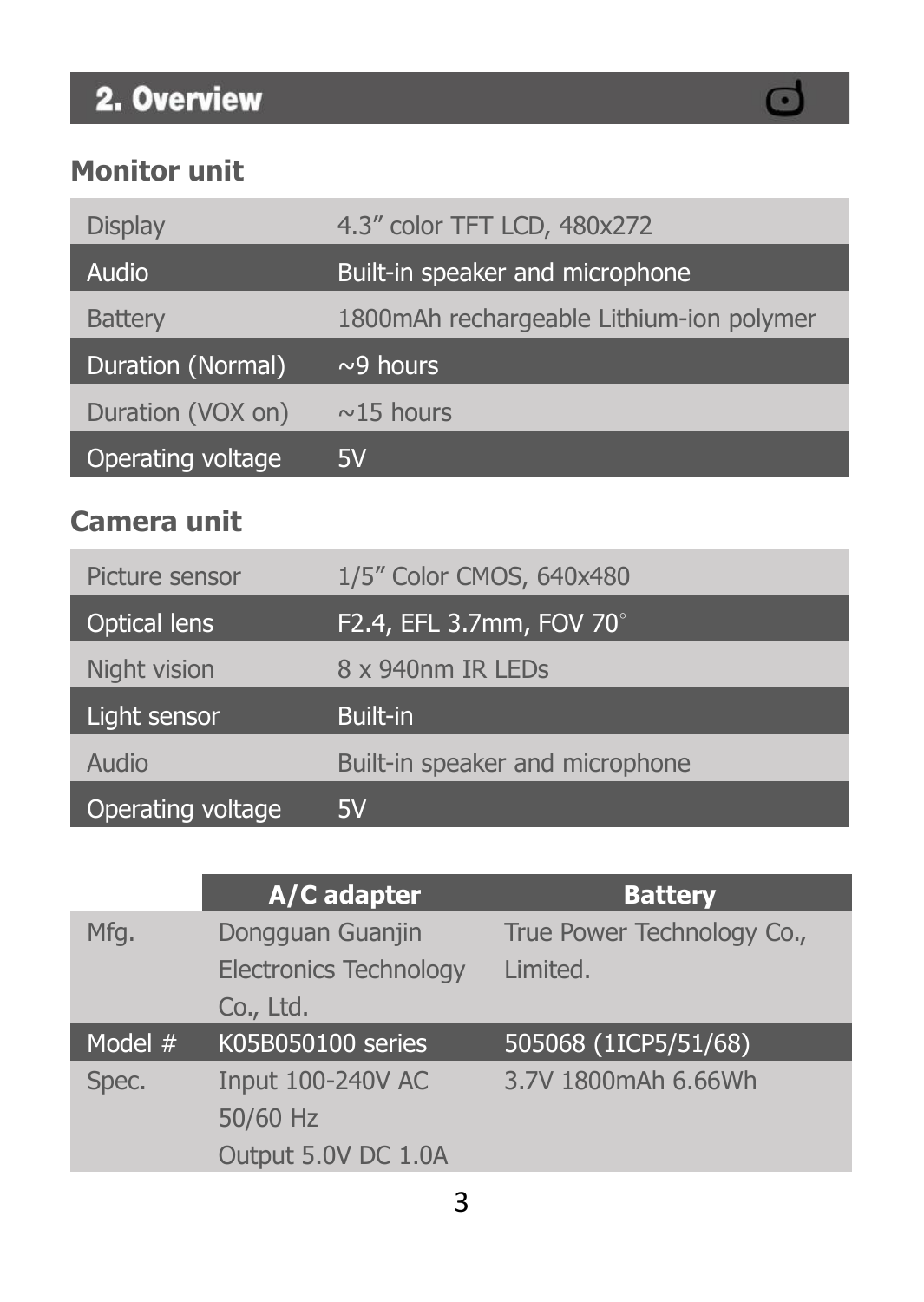## 2. Overview

### **2.3. Product Overview**

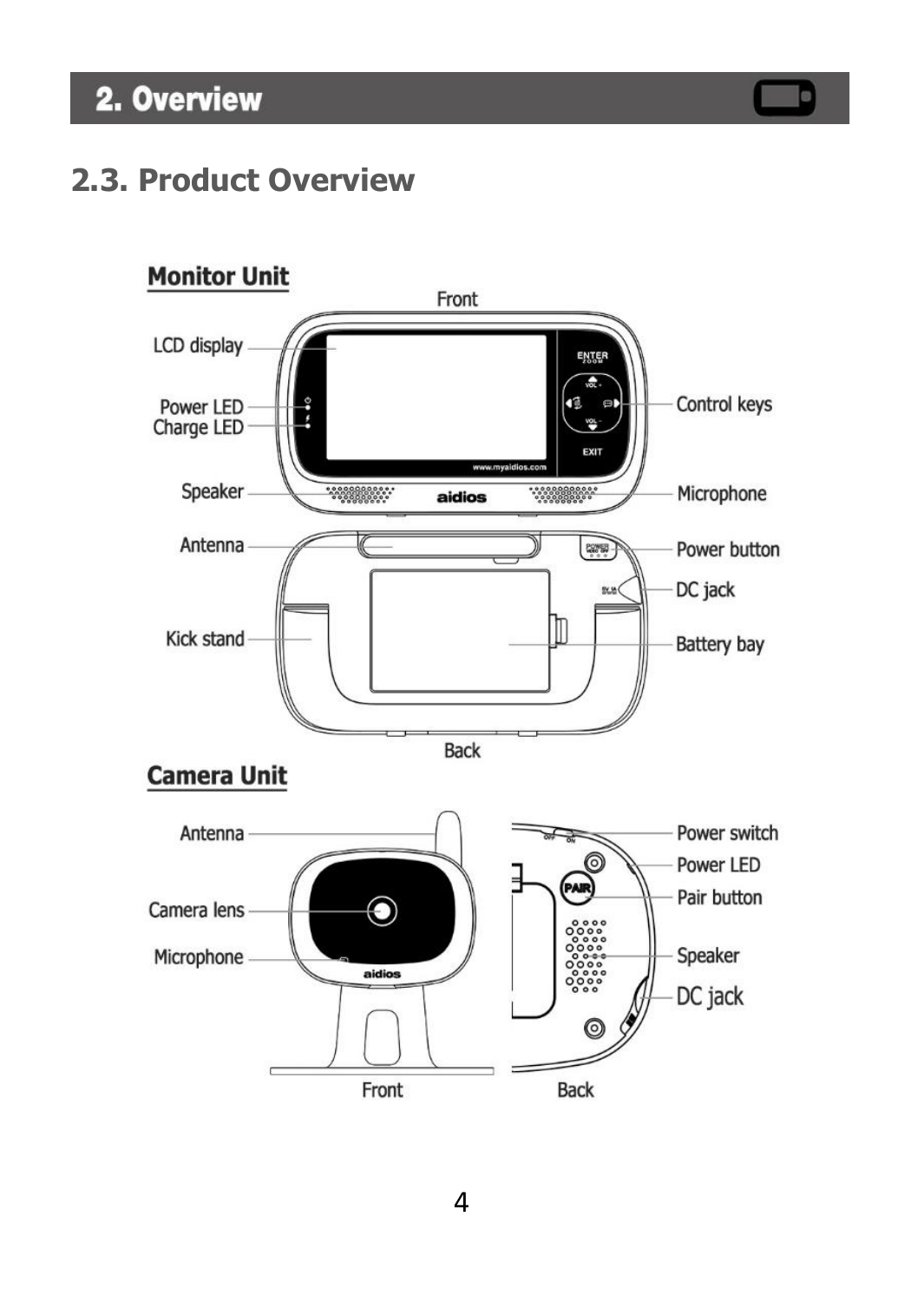## 3. Getting started

## **3.1. Charging and powering monitor unit**

Loosen the screw and open battery door. Plug in the battery to the battery socket as shown in *pic. 1*. Close the battery door and tighten the screw.



Plug the power adapter into an electrical outlet. Insert the 3.5mm plug to the power jack as shown in  $pic.$  2. The charging process starts and charge LED indicator emits red light.



Press and hold the power button for 1 second to turn on the monitor unit. Power LED indicator emits blue light when monitor unit is turned on.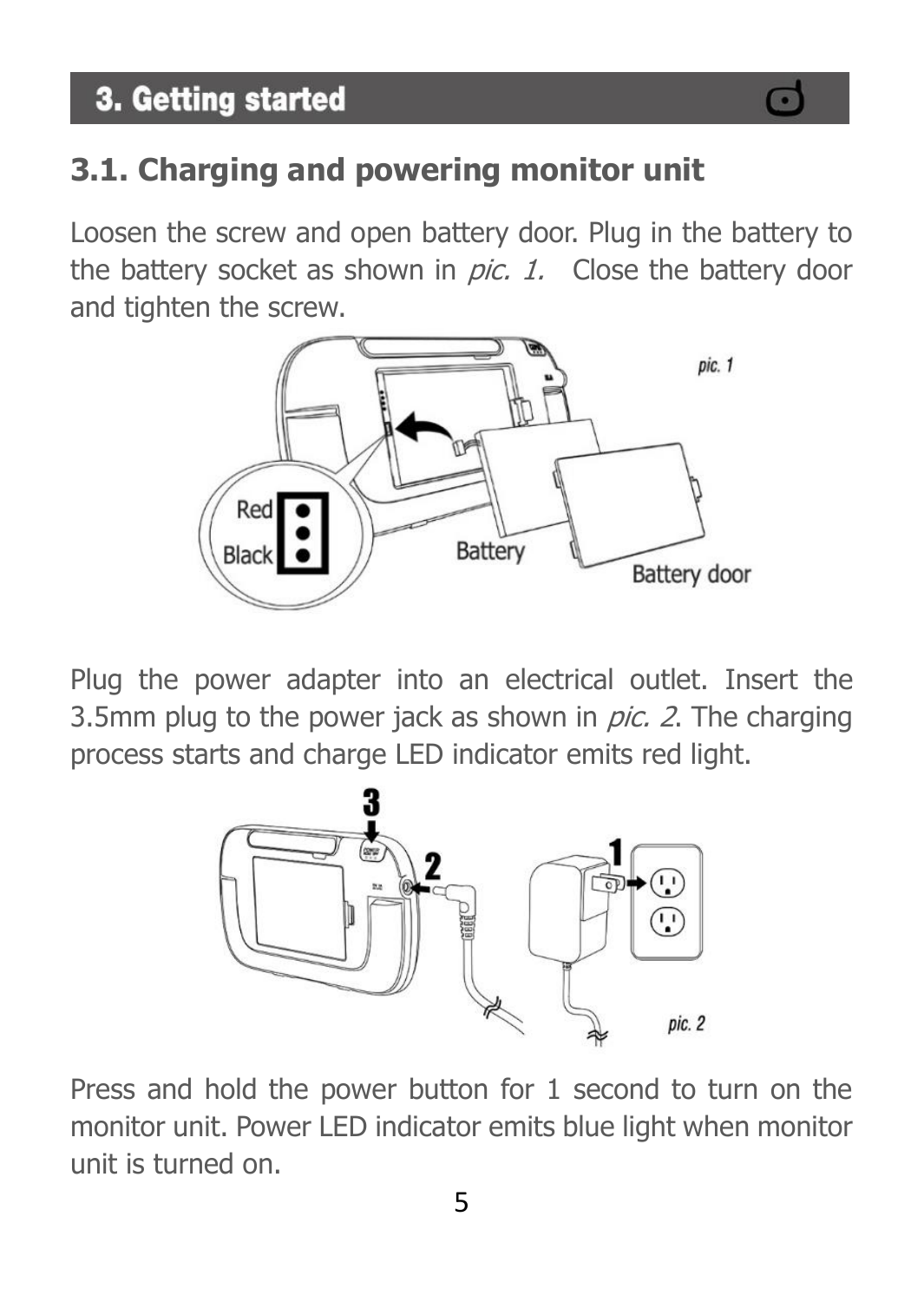## 3. Getting started

### **3.2. Powering camera unit**

Plug the power adapter into an electrical outlet. Insert the 3.5mm plug to the power jack as shown in *pic. 3*. Slide the power switch to 'ON' position to turn on the camera unit. Power LED indicator emits blue light when camera unit is turned on.



#### NOTE :

- Do not injest battery, Chemical Burn Hazard.
- This product contains a Lithium cell battery. If the battery is swallowed, it can cause severe internal burns in short period and can lead to death.
- Keep new and used batteries away from children.
- If the battery compartment does not close securely, stop using the product and keep away from children.
- If you think battery might have been swallowed and placed inside any part of body, seek immediate medical attention.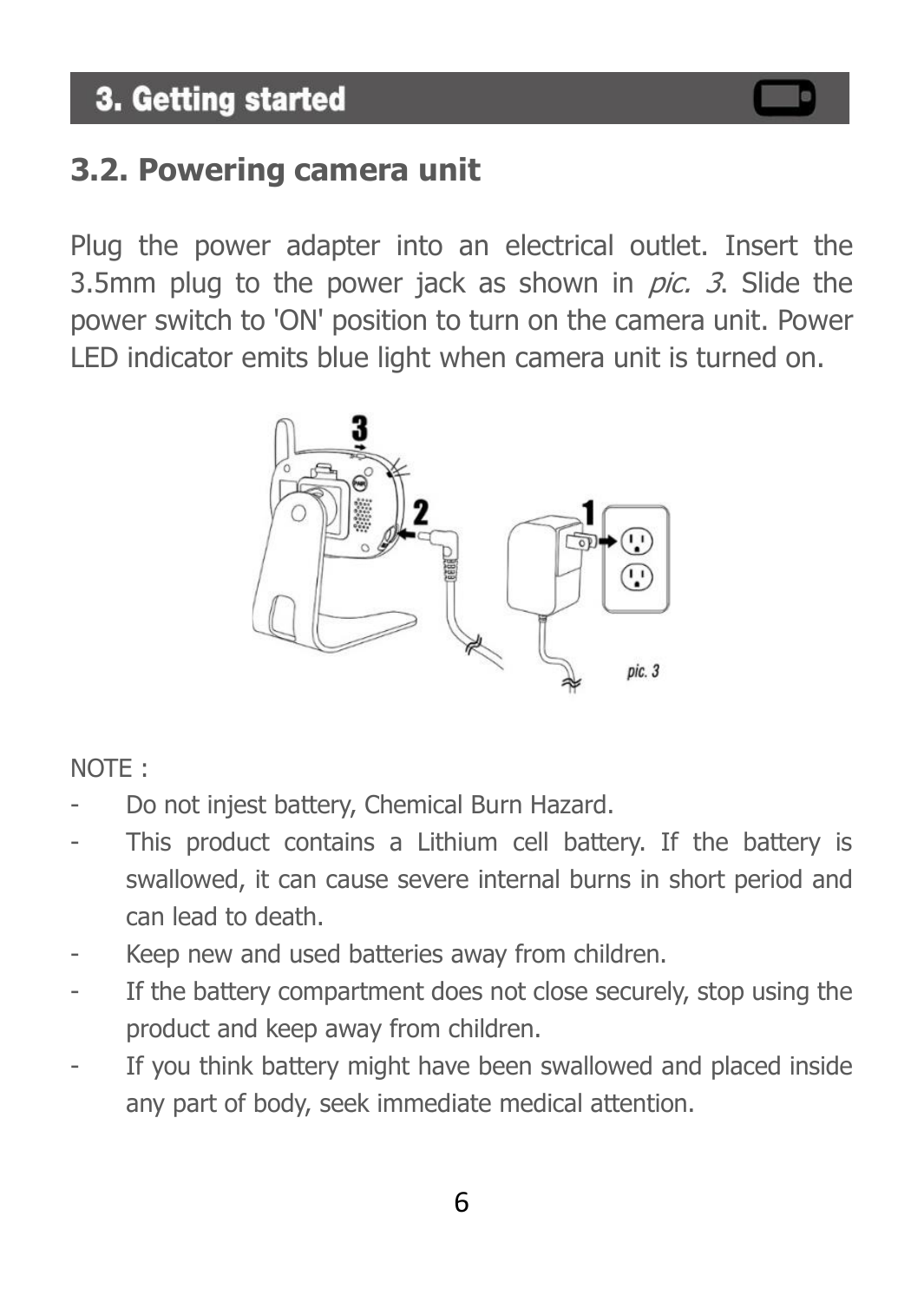## 4. Operation - General mode

### **4.1. OSD icons**



#### Camera icons :



Standard camera unit



Camera unit at zoom mode

Camera unit with pan tilt docking installed

(\*) Temperature reading icon will be displayed only when pan tilt docking is installed.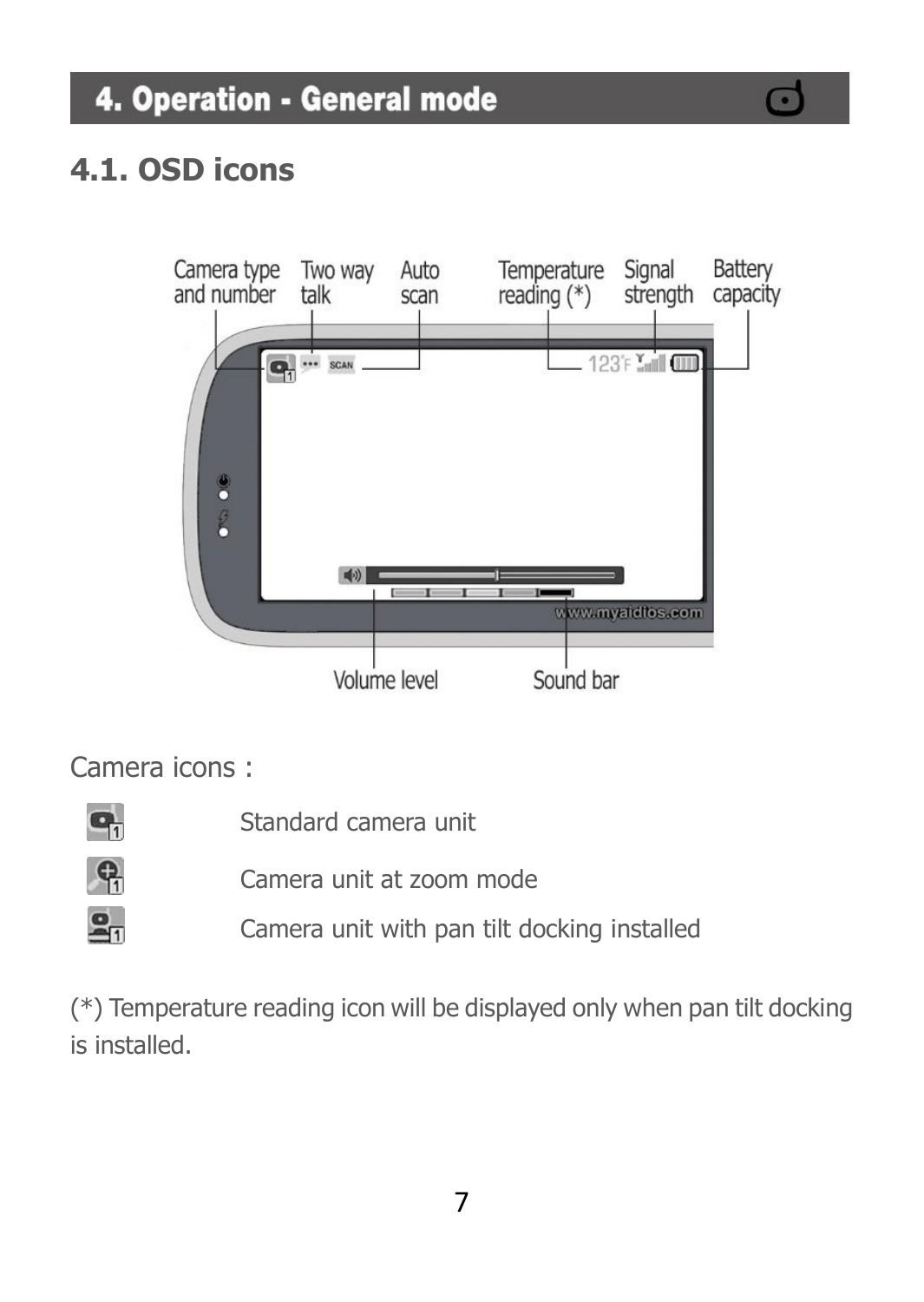## 4. Operation - General mode

#### **4.2. Control keys**



(\*) Pan-tilt mode is only available when pan-tilt docking is installed.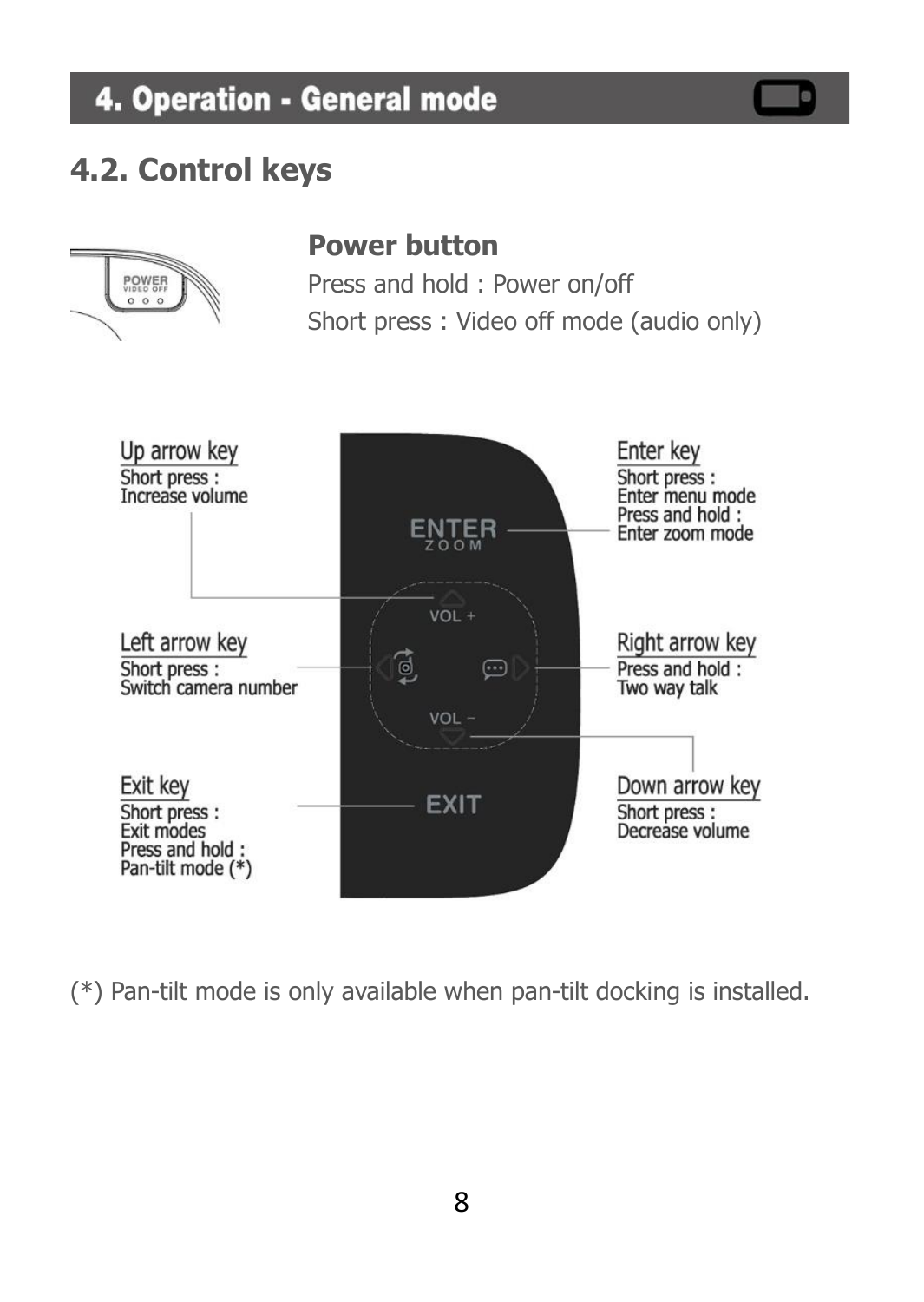To enter menu mode, press 'Enter' key once. To leave menu mode, press 'Exit' key once. In menu mode, press arrow keys to navigate and select different options.



### **5.1. Video category**

| <b>Brightness</b>       | Adjust brightness of LCD screen                |
|-------------------------|------------------------------------------------|
| <b>Color Saturation</b> | Adjust saturation level of video image         |
| Night vision            | Select different night vision modes            |
| Zoom                    | Display enhanced zoom image                    |
| Sound bar               | Display sound bar on screen                    |
| Temperature scale       | Select Celsius/Fahrenheit for temperature      |
|                         | display (Available only with pan-tilt docking) |
| Pan tilt mode           | Toggle pan-tilt mode on/off (Available only    |
|                         | with pan-tilt docking)                         |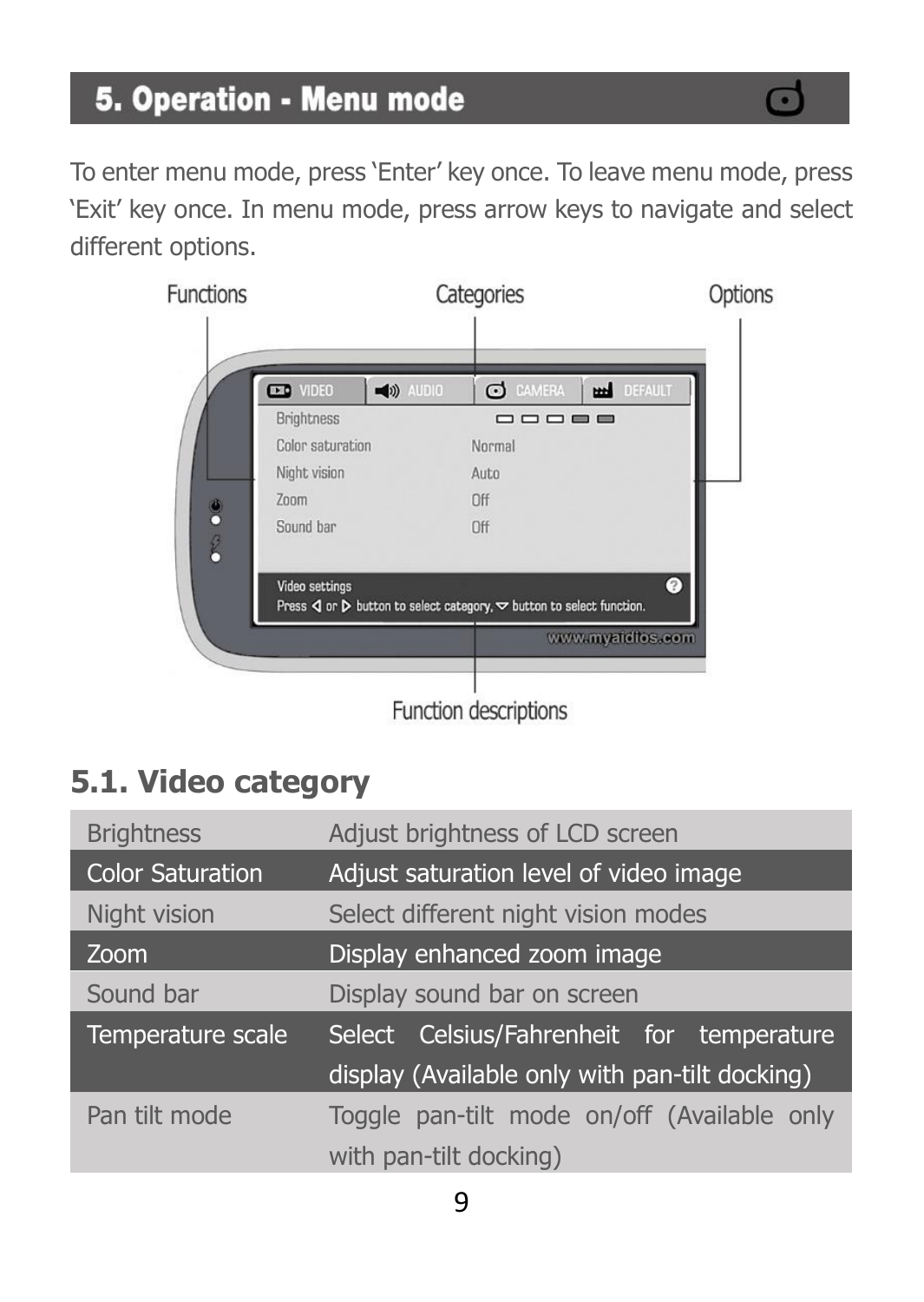### **5.2. Audio category**

| Camera# volume     | Adjust sound output of registered camera       |
|--------------------|------------------------------------------------|
|                    | (2 way talk, lullaby and nature sound)         |
| Low battery alert  | Toggle low battery alert on/off (2 beeps)      |
| Out of range alert | Toggle out of range alert on/off (1 beep)      |
| Auto mute          | Toggle auto mute on/off (3 sensitivity levels) |
| <b>VOX</b>         | Toggle VOX on/off (3 sensitivity levels)       |
| Camera # lullaby   | Toggle lullaby on/off for registered camera    |
| Camera $#$ nature  | Toggle nature sound on/off for registered      |
| sound              | camera                                         |

Note : After selected the option of lullaby and nature sound, press 'Enter' key to perform the action.

#### **5.2.1. Auto mute**

When auto mute is enabled, the camera unit starts to detect noise level. It turns off audio completely after a 10 seconds of continuous silence. Any noise detected afterwards will trigger the audio system back on, and repeat the noise detection.

The pre-determined level of silence can be adjusted over sensitivity setting. High sensitivity setting works better at silent condition. Low sensitivity setting works better at noisy condition.

Note : When auto mute is enabled, VOX function will be disabled automatically.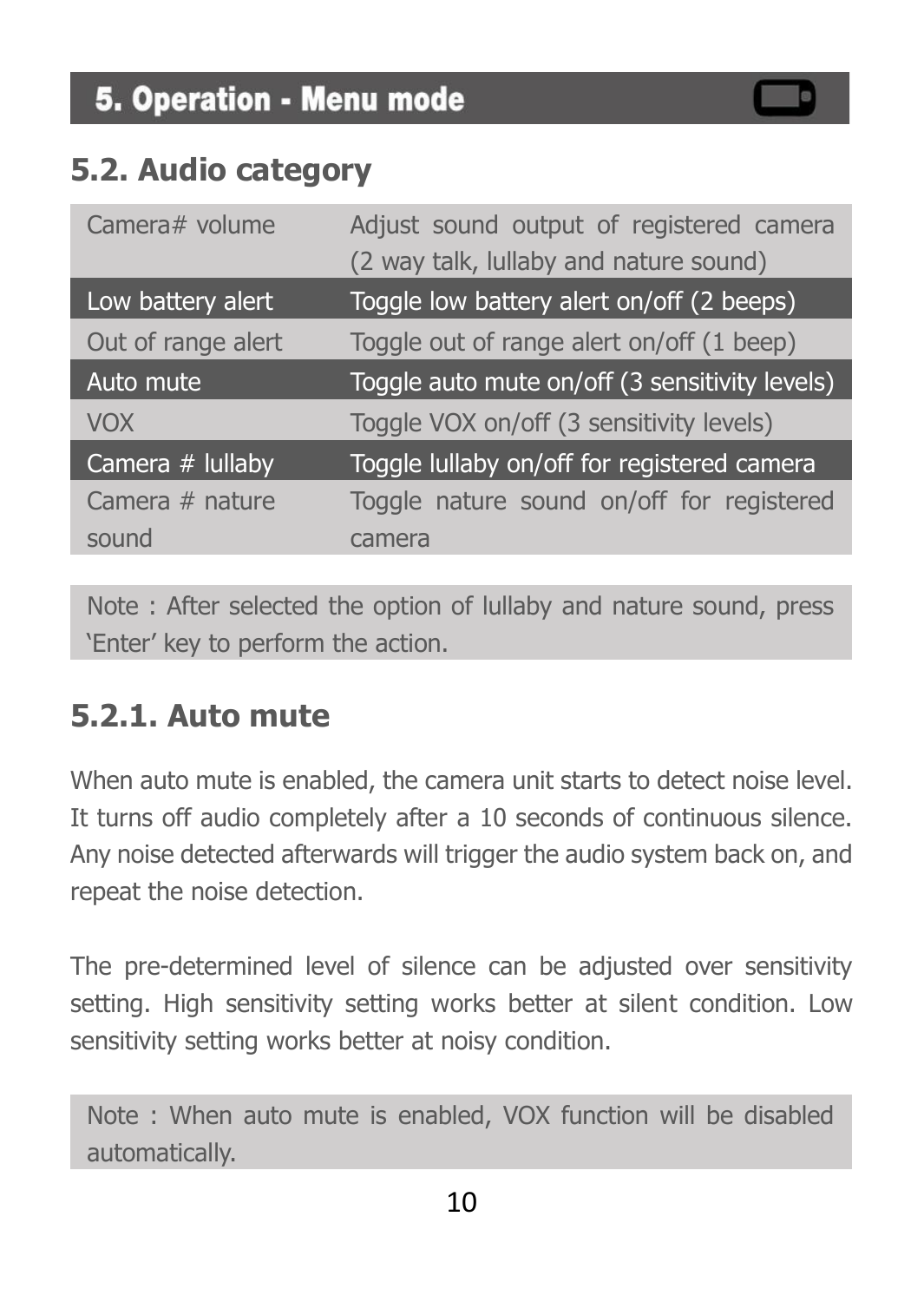#### **5.2.2. VOX**

Alike auto mute function, the camera unit starts to detect noise level when VOX is enabled. It turns off both video and audio completely after a 10 seconds of continuous silence. Any noise detected afterwards will trigger both systems back on, and repeat the noise detection.

Sensitivity setting is the same as auto mute function mentioned in 5.2.1.

Note : When VOX is enabled, auto mute function will be disabled automatically.

| Camera#             | View, pair and or delete camera pairing for<br>each camera                                                                                        |
|---------------------|---------------------------------------------------------------------------------------------------------------------------------------------------|
| Auto scan           | Cycle all registered cameras at an interval of<br>10 seconds.                                                                                     |
| Picture in picture  | Display video from two camera units<br>simultaneously. Video from secondary<br>camera unit will be displayed at bottom right<br>corner of screen. |
| Camera# night light | Toggle night light on/off at different camera<br>units. (Available only with pan-tilt docking)                                                    |

#### **5.3. Camera category**

Note : After selected the option of camera#, press 'Enter' key to perform the action.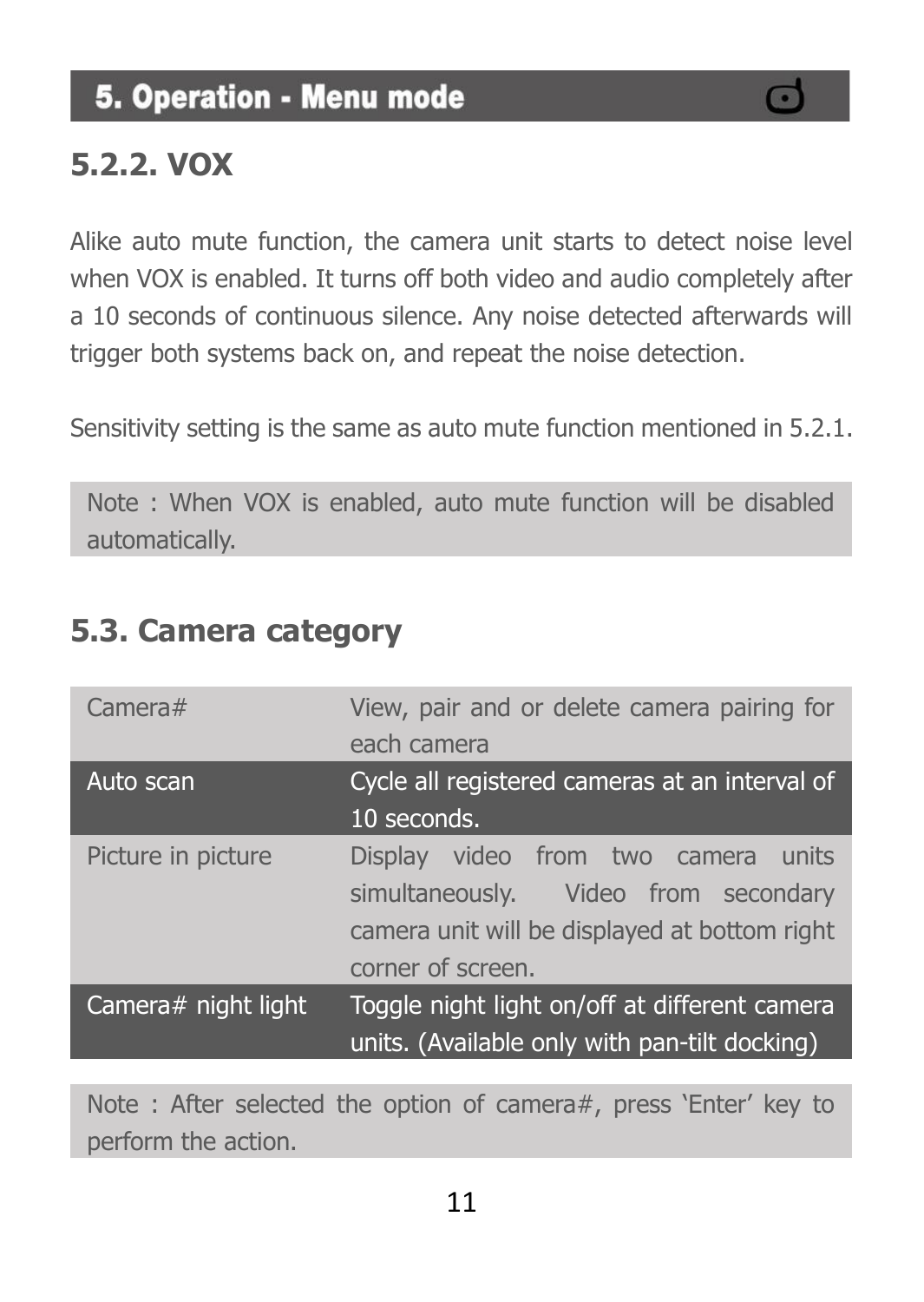#### **5.3.1 Add a camera**

1. Select an ID number for your new camera and move the cursor to this camera ID number by pressing up/down arrow key.

2. Press left/right arrow key and select 'Pair' option.

3. Press 'Enter' key to perform pairing process.

4. Press and hold the 'Pair' button at the back of camera unit for 1 second. The power LED of camera unit will blink to indicate pairing mode.

5. Pairing process will be started automatically. Upon pairing success, the screen will display a message to indicate if the pairing process is completed.

6. If unsuccessful, delete the pairing and retry above process.

#### **5.3.2 Auto scan**

Auto scan function automatically cycles through all registered cameras and display each camera for 10 seconds. If only one camera is registered, the screen will only display video from the registered camera.

Note : When auto scan is enabled, VOX and auto mute functions will be disabled temporarily until auto scan is disabled.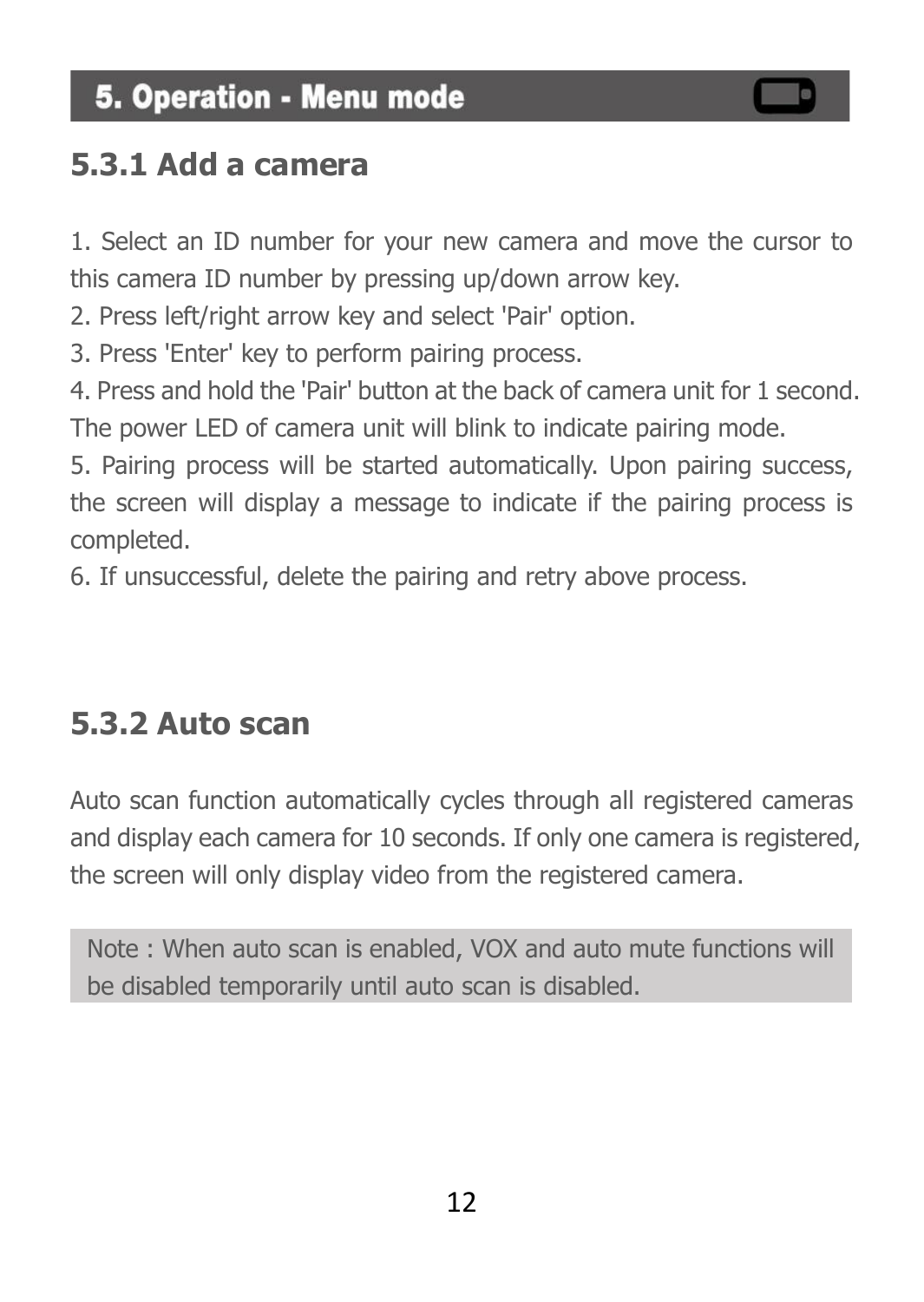## **5.3.3 Picture in picture (PiP)**

Picture in picture function allows viewing 2 camera units simultaneously. The video image of primary screen will be displayed at normal size. The video image of secondary screen will be reduced to 1/3 of its original size and displayed at lower right corner of screen. No audio will be transmitted from the camera at secondary screen.

Camera number of secondary screen can be changed by pressing 'Left' arrow key at general mode

To swap between primary and secondary screen, press and hold 'Left' arrow key for 1 second at general mode.

Note : When picture in picture is enabled, activation of VOX and auto mute function will depend on the sound level of camera at primary screen.

Note : When both auto scan and picture in picture are enabled, the camera at secondary screen will be cycled at every 10 seconds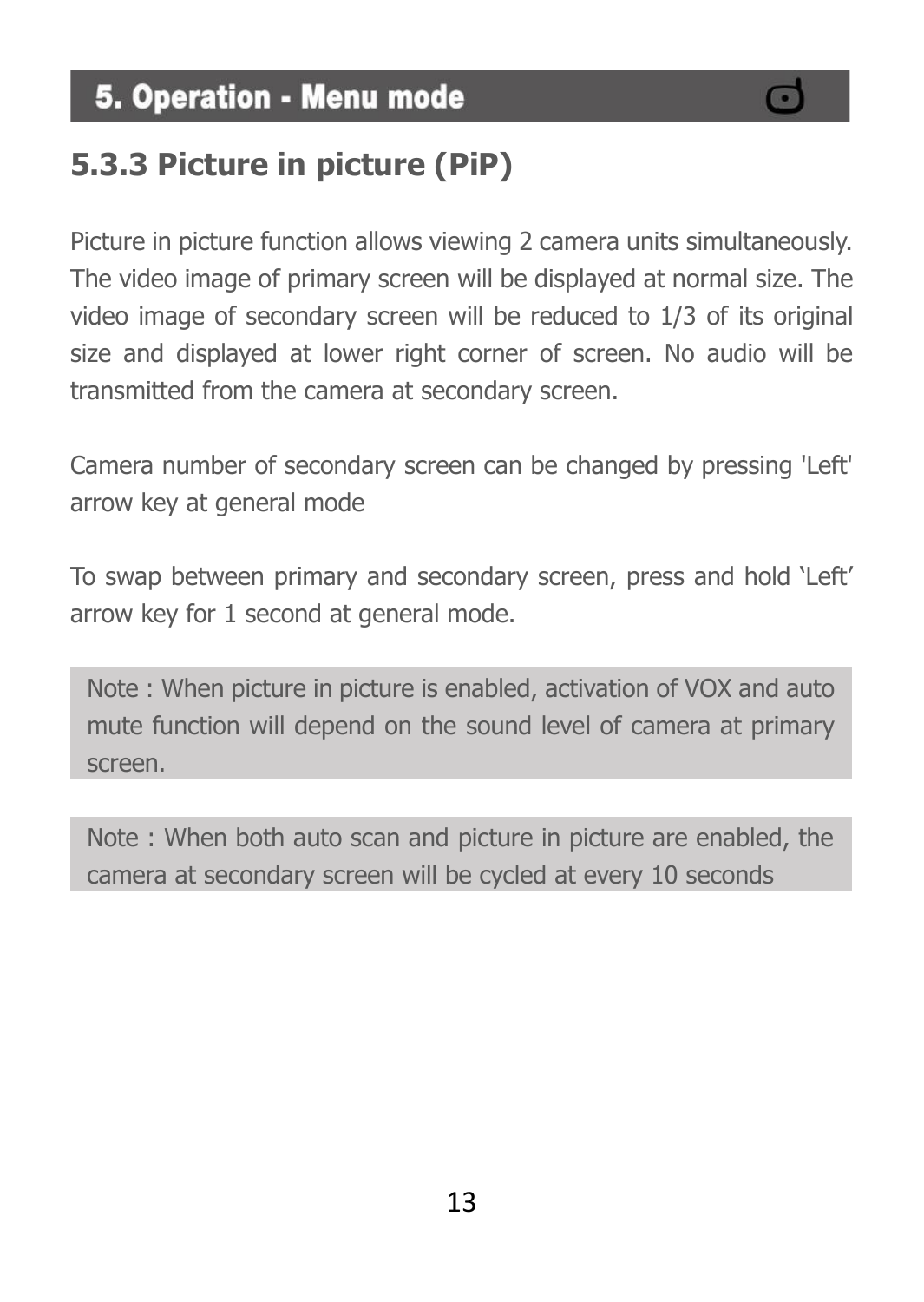# 6. Troubleshooting and tips

| <b>Problem</b>       | <b>Solution</b>                                 |
|----------------------|-------------------------------------------------|
| Product does not     | 1. Check the power adapter is properly          |
| switch on            | connected to the device and wall outlets.       |
|                      | 2. Swap the power adapter to check if the       |
|                      | problem is caused by a defected adapter.        |
|                      | 3. Double check if the monitor unit and         |
|                      | camera unit is powered on. (Refer to            |
|                      | section 3 of this user manual)                  |
| Screen shows 'Signal | It indicates that the monitor unit cannot       |
| lost ! Establishing  | communicate with the camera unit.               |
| connection'          | '1. Check the current camera number if it is    |
|                      | correct. The camera number is displayed         |
|                      | at the camera icon located at top left corner   |
|                      | of screen.                                      |
|                      | 2. If you are not sure about the camera         |
|                      | number, press left arrow key to cycle           |
|                      | through each camera from number 1 to 4.         |
|                      | 3. Make sure the camera is powered on.          |
|                      | The blue power LED should be lighted up.        |
|                      | 4. If all fail, it may due to connection issue. |
|                      | Please check below column for the tips.         |
| Connection issues    | Below are the tips to improve the               |
|                      | connectivity between monitor and camera         |
|                      | unit                                            |
|                      | 1. Place both monitor and camera unit 3         |
|                      | feet above ground.                              |
|                      | 2. Flip the antenna out of the monitor unit.    |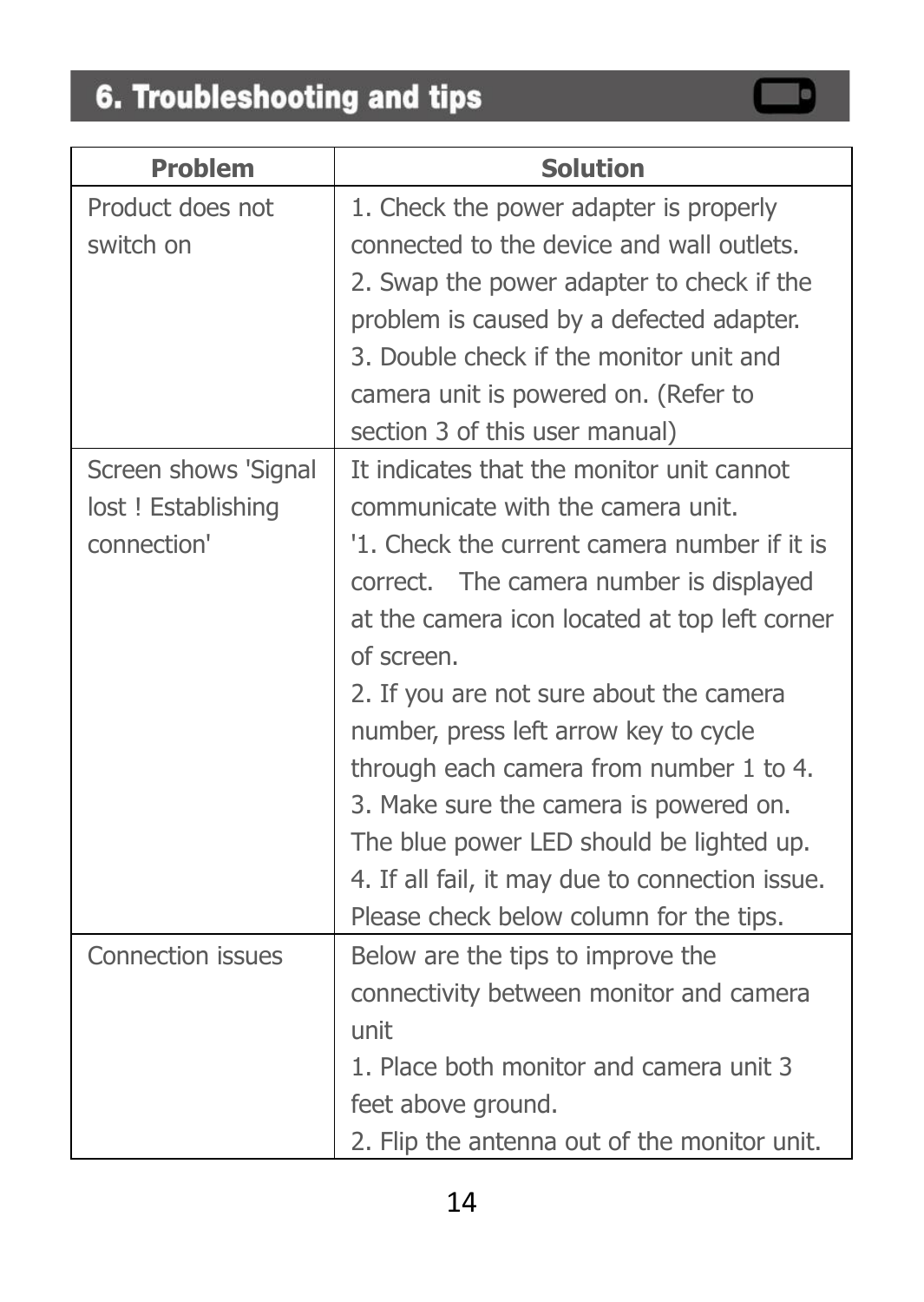# 6. Troubleshooting and tips

| <b>Connection issues</b><br>(continued)                   | 3. Place the monitor and camera units<br>closer, if possible.<br>4. Avoid large metallic objects in close<br>proximity to the monitor or camera unit.<br>5. Place the monitor or camera unit at<br>least 3 feet from any 2.4GHz device, such<br>as WiFi router, smartphone or microwave<br>oven.<br>6. Try to delete the pairing at the monitor<br>unit, and re-pair to the camera unit. |
|-----------------------------------------------------------|------------------------------------------------------------------------------------------------------------------------------------------------------------------------------------------------------------------------------------------------------------------------------------------------------------------------------------------------------------------------------------------|
|                                                           | 7. Try to enable smart channeling and use<br>different band to test connectivity.                                                                                                                                                                                                                                                                                                        |
| Screen shows black<br>and white image, not<br>color image | It is normal that the system delivers black<br>and white image at night vision mode.<br>1. Relocate the camera unit, so to capture<br>correct ambient light level.<br>2. Select a low sensitivity night vision<br>setting.<br>3. Night vision can be enabled or disabled<br>manually in menu mode.                                                                                       |
| Feedback noise (shrill<br>sound)                          | 1. Avoid to put monitor and camera unit<br>too close together.<br>2. Decrease volume level of monitor unit.                                                                                                                                                                                                                                                                              |
| Sound cut in and out                                      | 1. Possibly due to auto mute function.<br>Turn off auto mute function and test.<br>2. Unit at marginal reception condition.<br>Try solutions in connection issues column.                                                                                                                                                                                                                |

 $\mathbf{C}$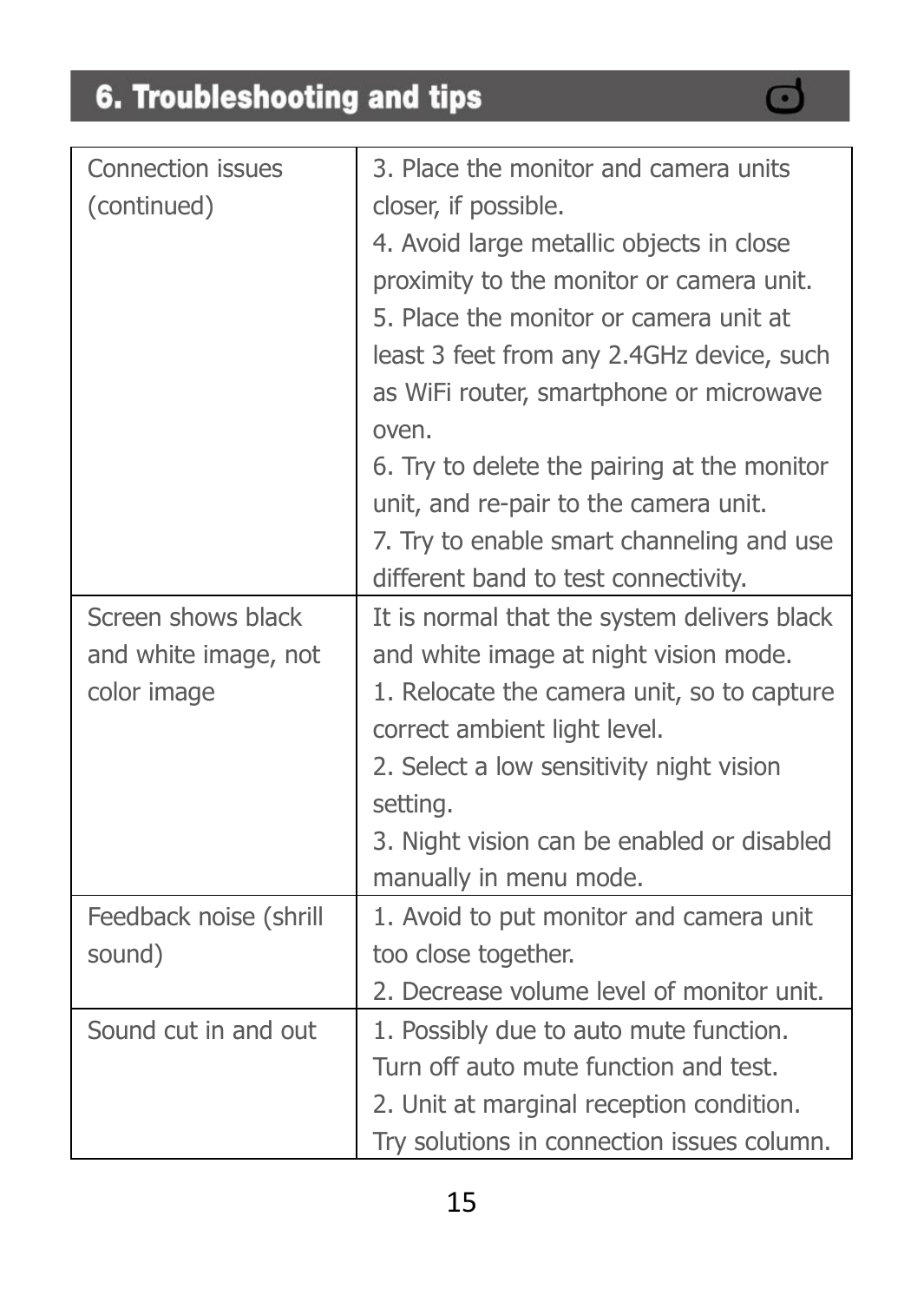# 6. Troubleshooting and tips

| Annoying beep        | There are 2 types of beep alerts, low       |
|----------------------|---------------------------------------------|
| alerts               | battery and out of range.                   |
|                      | System delivers one beep every 10 seconds   |
|                      | if the monitor cannot communicate with      |
|                      | camera unit.                                |
|                      | System delivers two beeps every 10          |
|                      | seconds if the battery capacity is low.     |
|                      | Both alerts can be enabled or disabled in   |
|                      | user menu.                                  |
| Battery and charging | For first time usage, it is always          |
| issue                | recommended to charge the battery for at    |
|                      | least 8 hours before power on. Avoid to dry |
|                      | up the capacity before recharging, as it    |
|                      | degrades the battery and shorten its life   |
|                      | cycle.                                      |
|                      | 1. During battery charging, the red charge  |
|                      | LED should be lighted up. Check the power   |
|                      | adapter and make sure it is properly        |
|                      | connected to monitor unit and wall outlet.  |
|                      | 2. Swap the power adapter to check if the   |
|                      | problem is caused by a defected adapter.    |
|                      | 3. Plug the power adapter to other wall     |
|                      | outlet/power source.                        |
|                      | 4. Remove the battery from monitor unit,    |
|                      | and re-insert it. Check the connection pins |
|                      | if they are in good condition.              |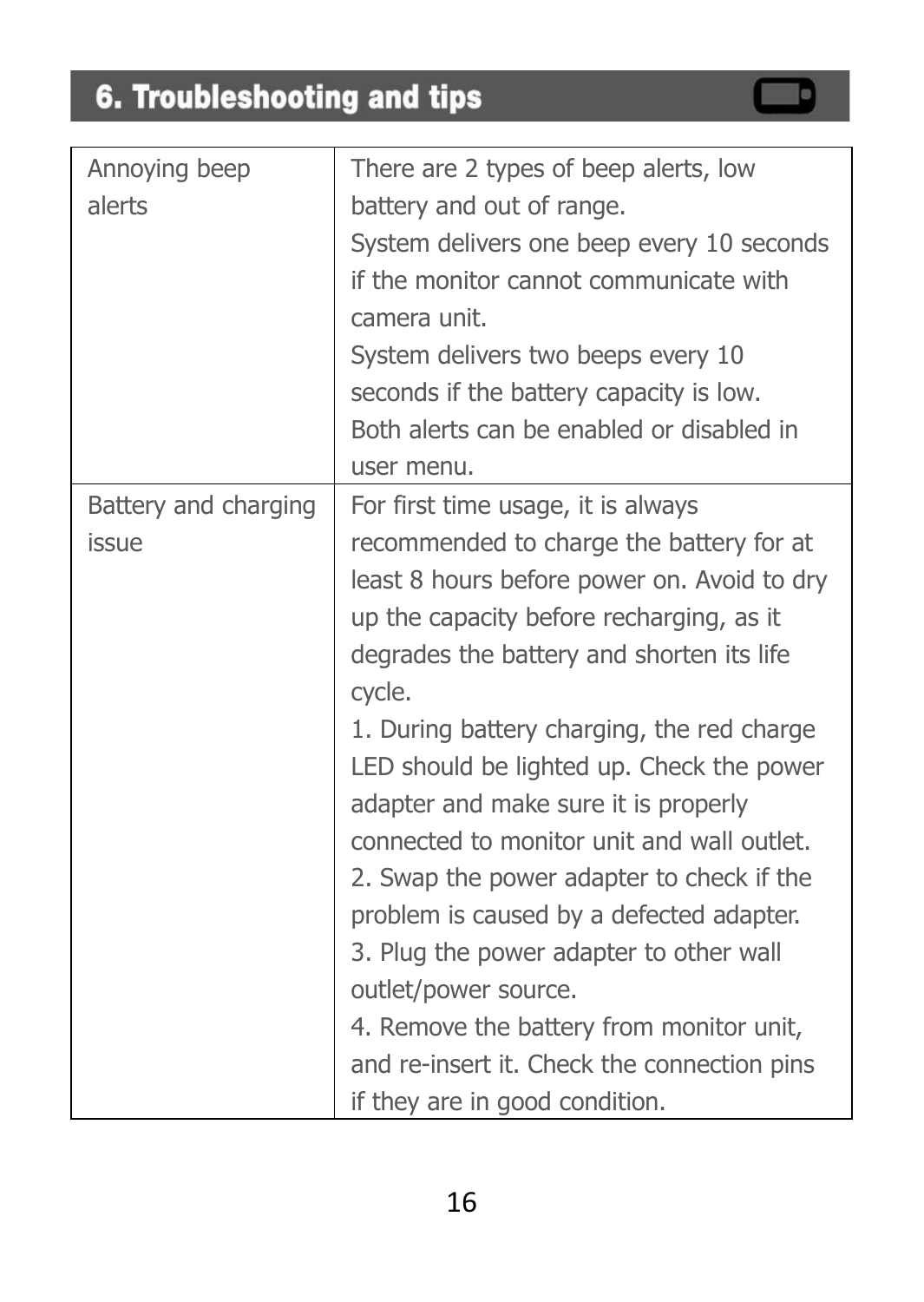## 7. Warranty information

We warrant to the original user that the product is free from material and workmanship defects for a period of one (1) year from the date of original purchase. If this monitoring system fails to function properly when used as directed under normal condition within the one year period, we will either repair or replace the product, at our discretion, free of charge.

This warranty does not apply to a product which has been damaged as a result of improper maintenance, accidents, improper voltage supply, or other misuses. The warranty is also void if the owner repairs or modifies the product in any way. We are not liable for any incidental or consequential damages with regard to this product. The warranty also excludes any liability other than what is stated above. No other warranties are given.

Legal rights vary from country to country. Some countries do no allow the exclusion or limitation of incidental or consequential damages, so the above limitation may not apply to you.

If you experienced any problem and the troubleshooting can not help you to solve the problem, please visit our website for an updated FAQ or contact us directly. We are always pleased to serve you at the best we can.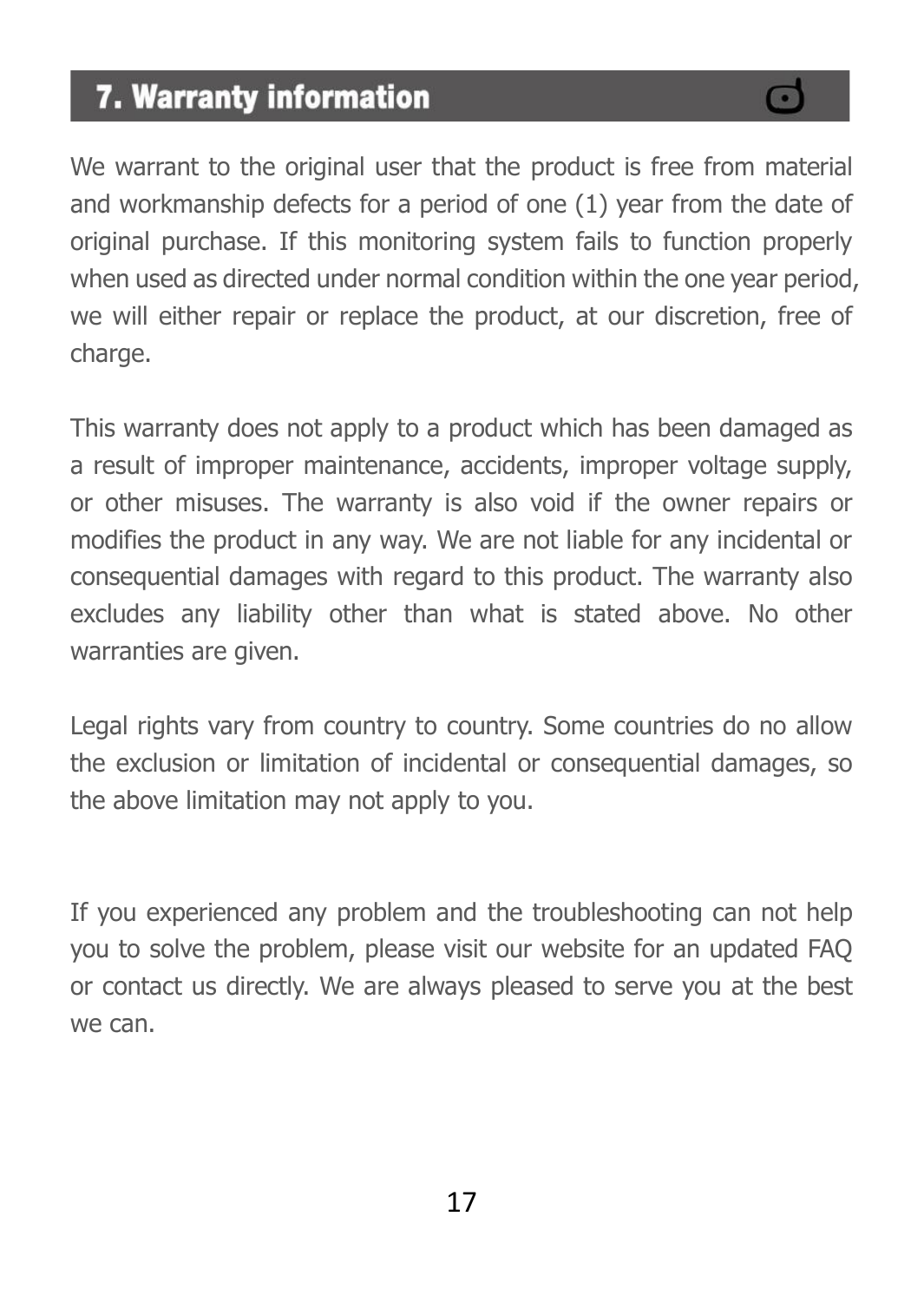## 8. FCC statement

**WARNING** : Modifications not authorized by the manufacturer may void users authority to operate this device.

This device complies with part 15 of the FCC Rules. Operation is subject to the following two conditions: (1) This device may not cause harmful interference, and (2) this device must accept any interference received, including interference that may cause undesired operation.

Changes or modifications not expressly approved by the party responsible for compliance could void the user's authority to operate the equipment.

This equipment has been tested and found to comply with the limits for a Class B digital device, pursuant to Part 15 of FCC Rules. These limits are designed to provide reasonable protection against harmful interference in a residential installation. This equipment generates, uses, and can radiate radio frequency energy and, if not installed and used in accordance with the instructions, may cause harmful interference to radio communications.

However, there is no guarantee that interference will not occur in a particular installation. If this equipment does cause harmful interference to radio or television reception, which can be determined by turning the equipment off and on, the user is encouraged to try to correct the interference by one or more of following measures:

- Reorient or relocate the receiving antenna.

- Increase the separation between the equipment and receiver.

- Connect the equipment into an outlet on a circuit different from that to which the receiver is connected.

- Consult the dealer or an experienced radio/TV technician for help.

The camera unit shall be installed and operated with a minimum distance of 20cm between the radiator and your body.

Please refer to the appendix for the SAR statement.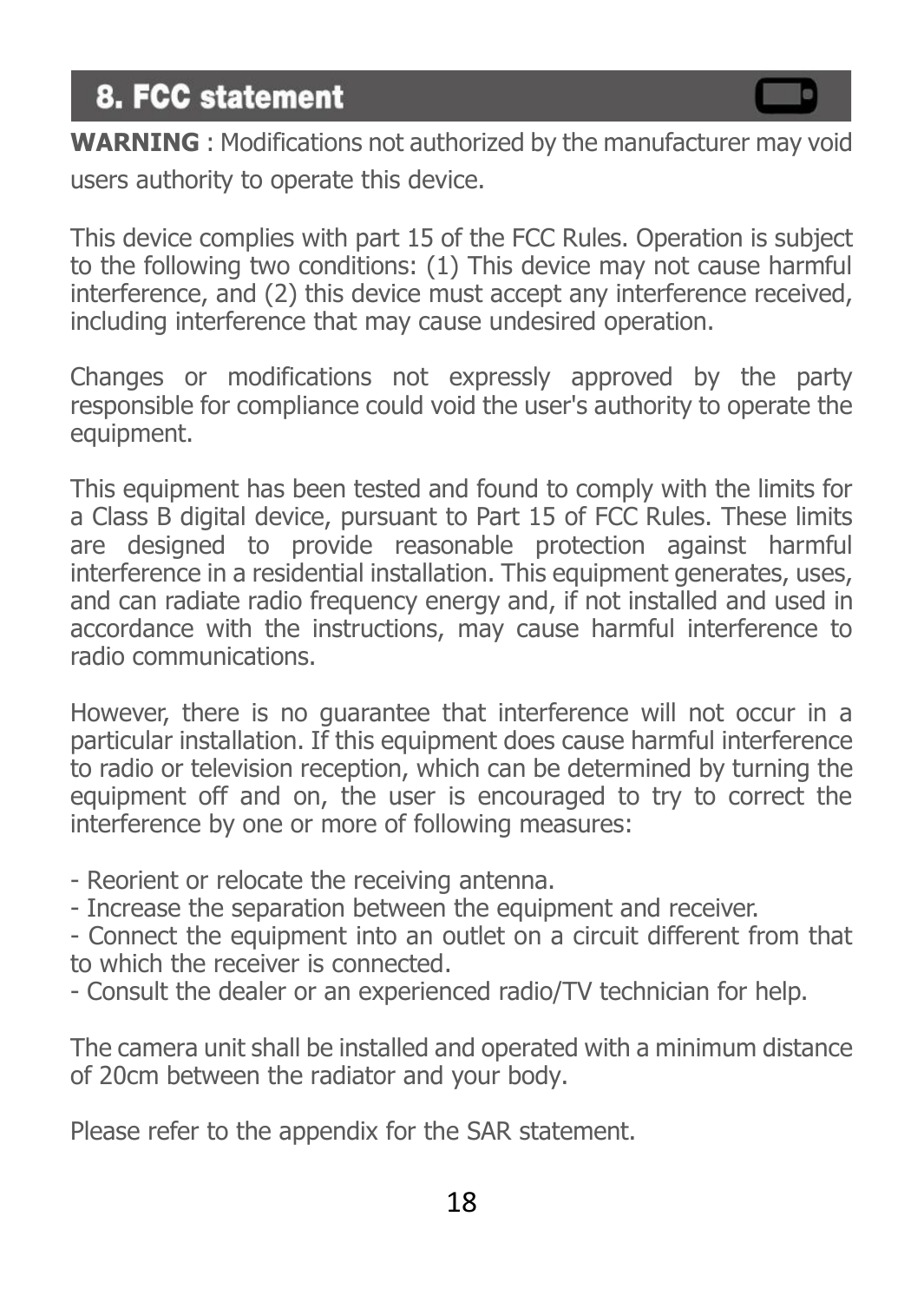#### Hereby aidios Ltd., declares that the aidios M1 and the series is in compliance with essential requirements and

other relevant provision of Red Directive 2014/53/EU. The product had designed, tested and manufactured according the European Red Directive 2014/53/EU.

#### **Information on waste disposal for Consumers of Electrical & Electronic Equipment.**

This mark on a product and/or accompanying documents indicates that when it is to be disposed of, it must be treated as Waste Electrical & Electronic Equipment, (WEEE). Any WEEE marked products must not be mixed with general household waste, but kept separate for the treatment, recovery and recycling of the materials used. For proper treatment, recovery and recycling; please take

all WEEE marked waste to your Local Authority Civic waste site, where it will be accepted free of charge. If customers dispose of Waste Electrical & Electronic Equipment correctly, they will be helping to save valuable resources and preventing any potential negative effects upon human health and the environment, of any hazardous materials that the waste may contain.

FCC ID : 2AS8PAIDIOSM1M FCC ID : 2AS8PAIDIOSM1C

**Agent :**  aidios LLC 4400 SW 53 Terrace, Ocala, FL., 34474 [info@myaidios.com](mailto:info@myaidios.com) <http://www.myaidios.com/>Copyright® 2020

**Declaration of Conformity :**



E